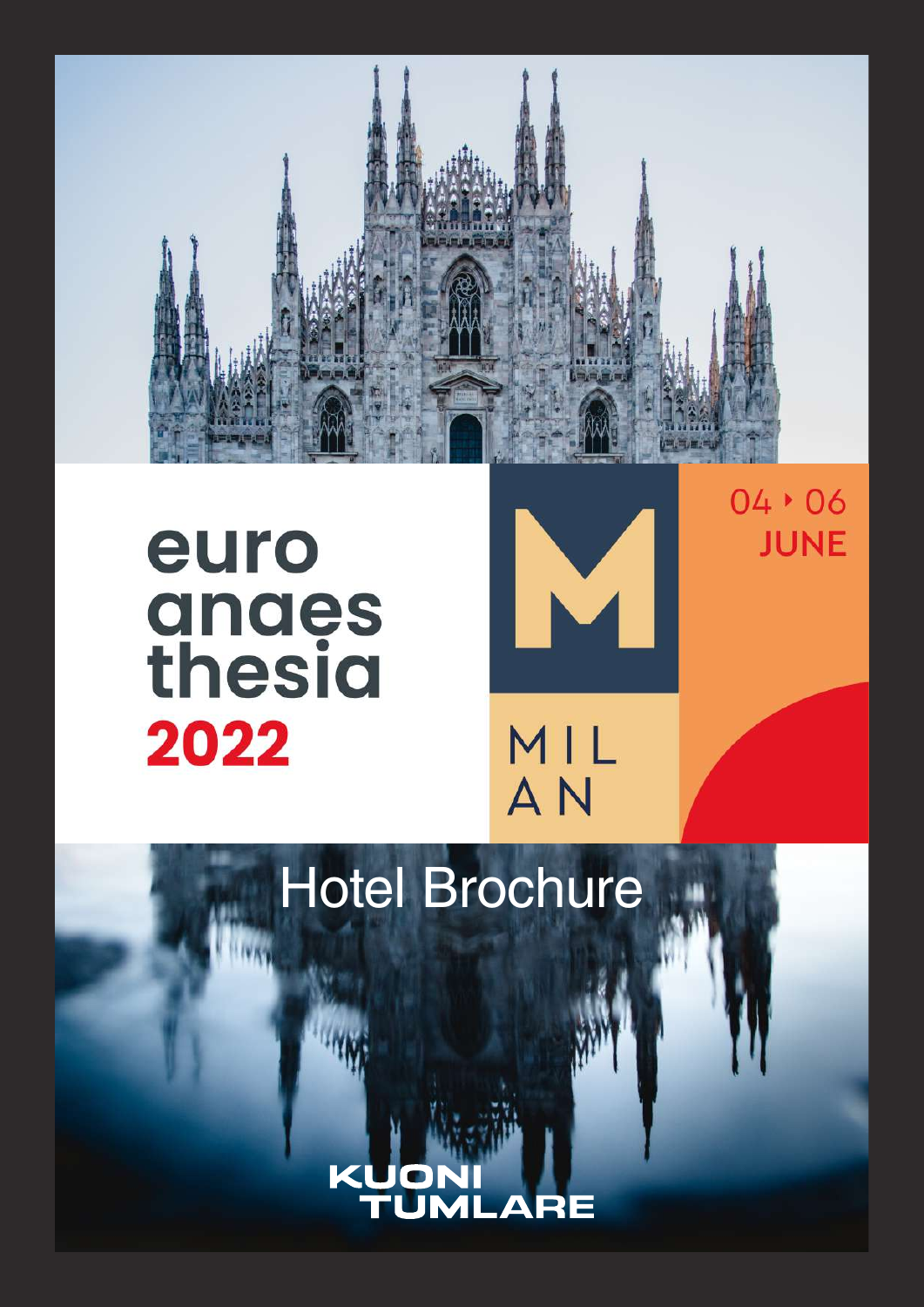esaic@kuonitumlare.com<br>+34 935 052 500<br>+34 935 052 500 +34 935 052 500





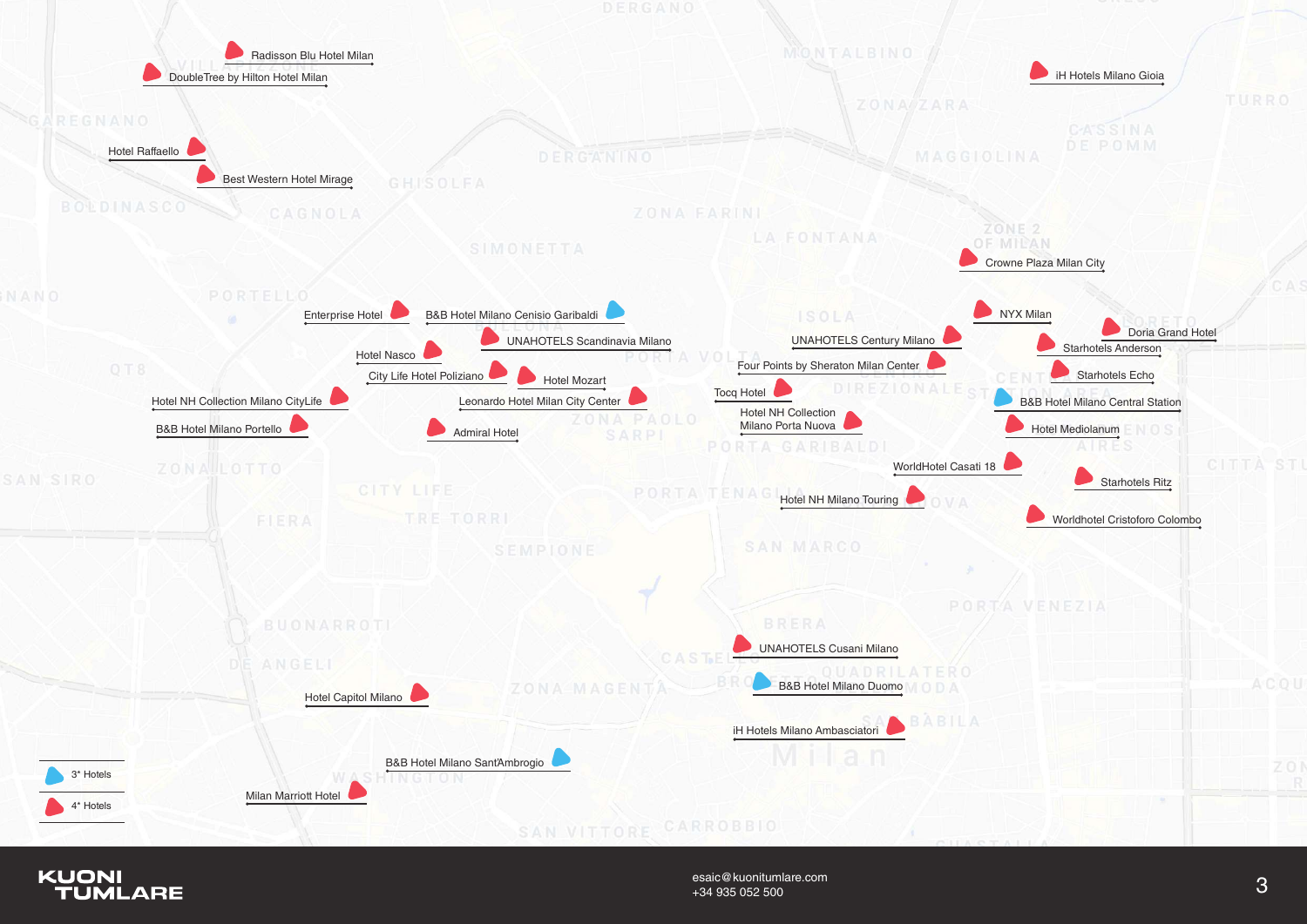



# 04 + 06 **JUNF**

5 esaic@kuonitumlare.com +34 935 052 500



## ADMIRAL HOTEL

**★ ★ ★ ★** Via Domodossola 16, Fiera Milano - City Life, 20145 Milan, Italy

## B&B HOTEL MILANO CENISIO **GARIBALDI**

**★ ★ ★** ★ Via Messina 38, Sempione, 20154 Milan, Italy

Admiral Hotel is located 300 m from the Fiera Milano City trade fair and 150 m from the Milano Nord Domodossola Train Station. City Life Shopping District is a short walk from Admiral Hotel, while Linate Airport is 11 km away. Free highspeed internet connection is available throughout the property. Rooms at this 4-star hotel feature a flat-screen TV and parquet floors.



### B&B HOTEL MILANO CENTRAL **STATION**

**★ ★ ★** ★ ★ Via Napo Torriani 9, Stazione Centrale, 20124 Milan, Italy



Offering rooms with modern décor, B&B Hotel Milano Cenisio Garibaldi is located in Milan, 5 minutes' drive from Porta Garibaldi Train Station. High speed fiber optic internet is available in the rooms and public areas. Each room here comes with air conditioning and a TV with satellite channels. Free toiletries and a hairdryer are included in the private bathroom.

|                 | TIME TO CONGRESS CENTER |                  |               |                  |                  |
|-----------------|-------------------------|------------------|---------------|------------------|------------------|
| ٠<br><b>MIN</b> | <b>WALKING</b>          | 18<br><b>MIN</b> | <b>PUBLIC</b> | 12<br><b>MIN</b> | a<br><b>TAXI</b> |



**KUONI** 

**TUMLARE** 

B&B Hotel Milano Central Station offers accommodation in Milan, a 5-minute walk from Milano Centrale Train Station and 1 km from Porta Nuova district. Each room at this hotel is air conditioned and is fitted with a flat-screen TV. The private bathroom is equipped with a shower. Free WiFi is available throughout. .<br>You will find a 24-hour front desk at the property. A buffet breakfast is available daily.

## B&B HOTEL MILANO **SANT'AMBROGIO**





TIME TO CONGRESS CENTER 28<br><sub>MIN</sub>  $\qquad \qquad \qquad \qquad \Box$ 11 £

**PUBLIC** 



## B&B HOTEL MILANO DUOMO

**★★★★** 2 Via San Tomaso, Milan City Centre, 20121 Milan, Italy

Ideally situated in the Milan City Centre district of Milan, B&B Hotel Milano City Center Duomo is situated 500 m from The Last Supper, 600 m from San Maurizio al Monastero Maggiore and 600 m from La Scala. The property is set less than 1 km from Sforzesco Castle, a 20-minute walk from Brera Art Gallery and 2.9 km from Museo Del Novecento. The property is 700 m from the city Milan City Centre.



|            | TIME TO CONGRESS CENTER |                  |                    |                  |                  |
|------------|-------------------------|------------------|--------------------|------------------|------------------|
| <b>MIN</b> | <b>WALKING</b>          | 27<br><b>MIN</b> | ⊟<br><b>PUBLIC</b> | 17<br><b>MIN</b> | a<br><b>TAXI</b> |





B&B HOTEL MILANO PORTELLO

\* \* \* \* \* Via G. Silva 12, Fiera Milano, 20149 Milan, Italy



**★★★★**★★★ Via Olivetani 4, Milan City Centre, 20143 Milan, Italy

Located in a residential area between Fiera Milano City and San Siro Stadium, B&B Hotel Milano Portello offers free WiFi and modern accommodation. The hotel is conveniently located by bus and metro stops, a short walk from the CityLife Shopping District. The property offers modern air-conditioned rooms with a TV and private bathroom. A buffet breakfast is served daily, which also includes organic food and gluten-free products.





B&B Hotel Milano Sant'Ambrogio offers pet-friendly accommodation in Milan. Sant'ambrogio metro stop is 450 m away and just one metro stop from Cadorna Train Station that offers links to Rho Exhibition Centre. Every room includes a flat-screen TV. Each room is fitted with a private bathroom with a bath or shower and bidet, with a hair dryer provided. There is a shared lounge at the property. Bike rental is also available.



MIN TAXI

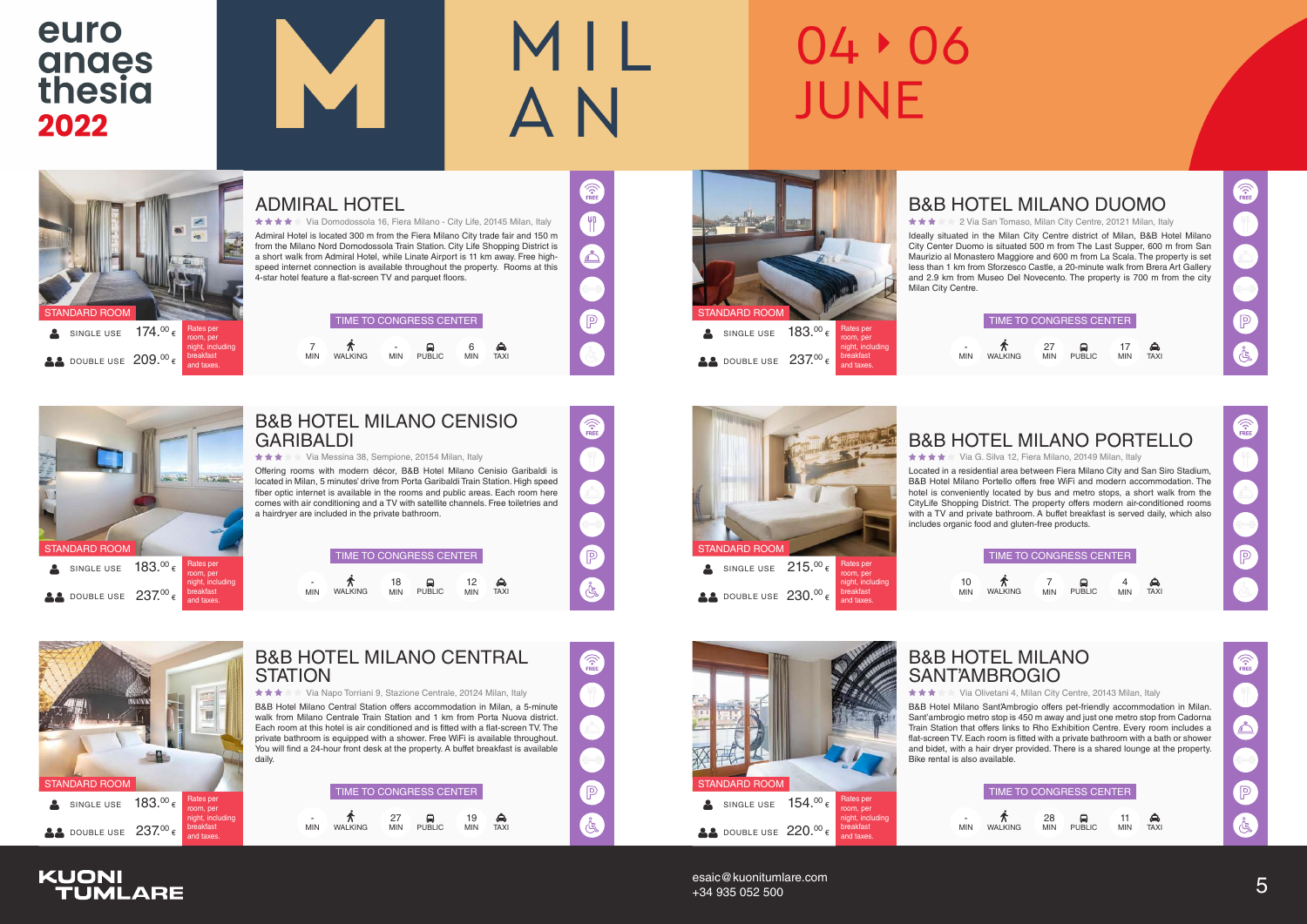

# 04 + 06 **IUNF**

7 esaic@kuonitumlare.com +34 935 052 500



 $\clubsuit$  DOUBLE USE 249.00  $\epsilon$ 

**★★★★** Viale Andrea Doria 22, Stazione Centrale, 20124 Milan, Italy



## BEST WESTERN HOTEL MIRAGE

**★★★★** Via Valassina 95, 20037 Paderno Dugnano, Italy

Mirage Hotel offers free WiFi throughout and free outdoor parking. It features an elegant restaurant specialising in Italian cuisine, and air-conditioned rooms. These rooms are spacious and come with carpeted floors and a private bathroom with free toiletries and hairdryer. Each includes a 32" flat-screen TV with Sky channels. The Mirage is 2 km from Palazzolo Milanese Train Station and 500 m from the Nova Milanese exit of the SS35 motorway.







## CITY LIFE HOTEL POLIZIANO

Via Poliziano 11, Sempione, 20154 Milan, Italy

City Life Hotel Polizano is a 4-star hotel set 750 m from Fiera Milano City exhibition centre and 100 m from Gerusalemme Metro Stop. The MiCo convention centre is 10 minutes' walk away. Rooms at the Poliziano feature an LCD TV, marble bathrooms, and hypoallergenic duvet-covers. A generous buffet breakfast is served daily. Guests can also relax at the Lunge Bar at the property, serving aperitifs, cocktails and snacks. The property also feature various meeting rooms, which can host up to 80 people.

### TIME TO CONGRESS CENTER

| 10 <sup>10</sup> |                | 9          | ⊟.     | 13         | $\bullet$   |  |
|------------------|----------------|------------|--------|------------|-------------|--|
| <b>MIN</b>       | <b>WALKING</b> | <b>MIN</b> | PUBLIC | <b>MIN</b> | <b>TAXI</b> |  |

night, including breakfast and taxes.



## CROWNE PLAZA MILAN CITY

Via Melchiorre Gioia 73, Stazione Centrale, 20124 Milan, Italy

## ENTERPRISE HOTEL **★★★★** ★ Corso Sempione 91, Fiera Milano - City Life, 20149 Milan, Italy

Crowne Plaza Milan City is located just 600 m from Milano Centrale Train Station. It offers free Wi-Fi and spacious modern-style rooms with satellite TV and air conditioning. Rooms are soundproofed and come with a flat-screen TV. The elegant marble bathrooms include a bathrobe, slippers, and a toiletry set. The Metropolitan Restaurant serves international cuisine for lunch and dinner. The Milan City's well-equipped gym has views across the skyline of Milan, and the wellness area offers a Turkish bath, a sauna, and beauty treatments on request.







## DORIA GRAND HOTEL

Doria Grand Hotel is a 5-minute walk from the Corso Buenos Aires shopping street and from Milano Centrale Train Station. With free WiFi and classic-style décor, guest rooms feature a 26" LCD TV with satellite and Sky channels, air conditioning, and a large, marble bathroom with free toiletries and hairdryer. The restaurant overlooks a pretty fountain and serves Italian cuisine. The bar hosts jazz evenings every week.



|            | TIME TO CONGRESS CENTER |                  |                    |                  |           |
|------------|-------------------------|------------------|--------------------|------------------|-----------|
| <b>MIN</b> | <b>WALKING</b>          | 28<br><b>MIN</b> | ⊷<br><b>PUBLIC</b> | 22<br><b>MIN</b> | a<br>TAXI |



## DOUBLETREE BY HILTON HOTEL

**★★★★** Via Ludovico Di Breme 77, Certosa, 20156 Milan, Italy







Doubletree By Hilton Milan offers large rooms with free WiFi, LCD TV and iPod docking station and are all air-conditioned and come with pay-per-view channels, and a coffee maker. The beds are extra large. A generous buffet breakfast is served daily and includes both savoury and sweet products. The hotel has the Glass bar-restaurant, serving Italian and international cuisine. On site you will also find a well-equipped fitness centre with PRECOR machines. Modern meeting rooms are also available.

TIME TO CONGRESS CENTER





The Enterprise Hotel is a luxurious choice in Milan. It is near the Mico Convention Centre, less than a 10-minute walk from Domodossola metro stop and 850m from Fiera Milano City. Rooms have a contemporary and elegant design with customised furniture, parquet floors, and an LCD TV. Breakfast is an extensive American buffet that includes a natural and wellbeing section and is available before 07:00 for early risers. Sophia's Restaurant offers top-quality dishes, while the Garden Bar is ideal for relaxing.



| 术              | 10         | Q             | 8          | ⊖           |
|----------------|------------|---------------|------------|-------------|
| <b>NALKING</b> | <b>MIN</b> | <b>PUBLIC</b> | <b>MIN</b> | <b>TAXI</b> |
|                |            |               |            |             |

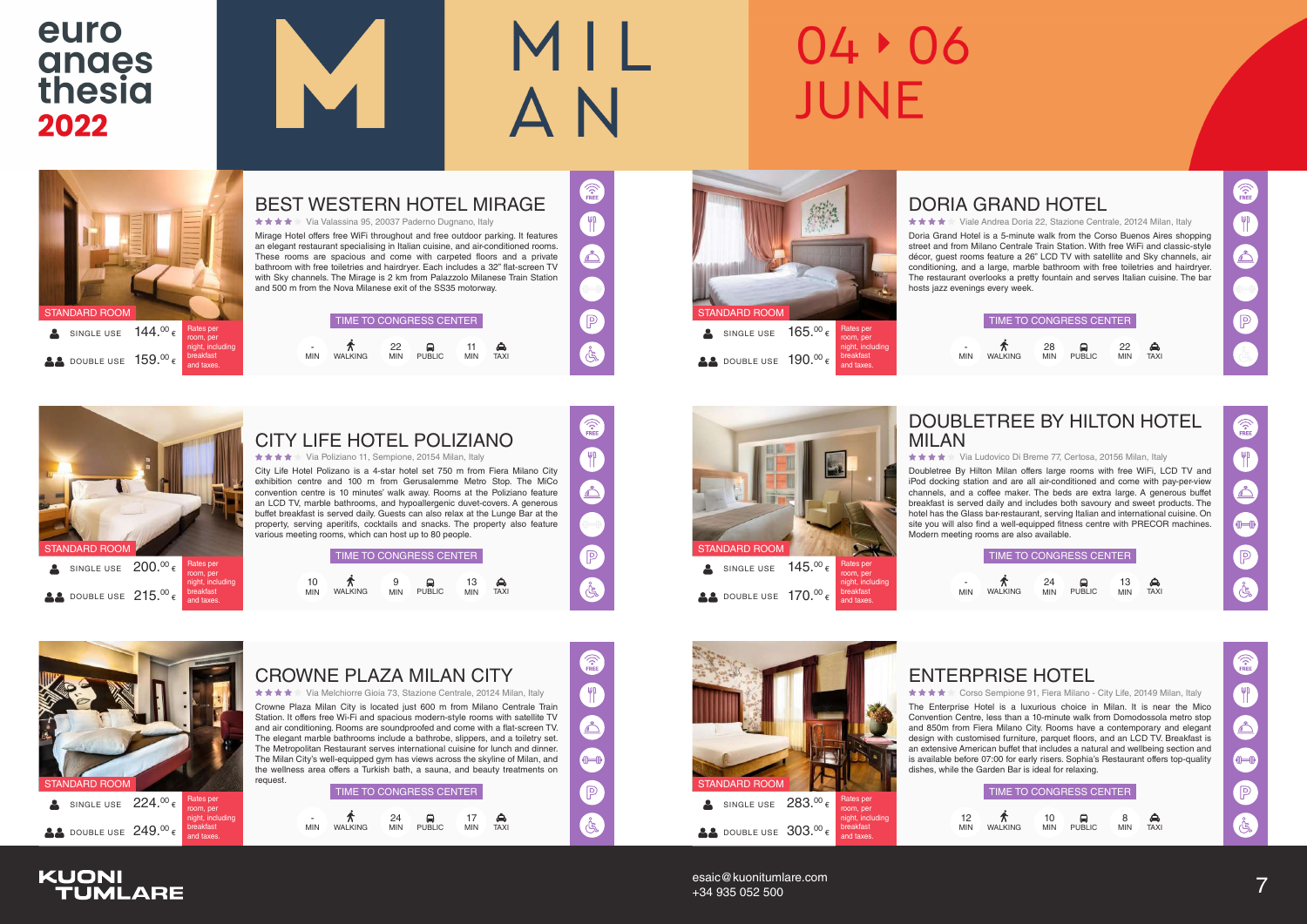



# 04 06 **IUNF**

9 esaic@kuonitumlare.com +34 935 052 500

## **KUONI TUMLARE**

**★★★★** N Piazza Gerusalemme 6, Sempione, 20154 Milan, Italy



### FOUR POINTS BY SHERATON MILAN CENTER

 $\div$  $\div$  $\div$   $\div$  Via Gerolamo Cardano 1. Stazione Centrale, 20124 Milan, Italy

Four Points Sheraton Milan Center is a 5-minute walk from Milano Centrale Station and the shuttle bus terminal for the 3 main airports. It offers non-smoking rooms with satellite TV and soundproofed, and come with air conditioning, soft carpeted floors, and classic wooden furniture. The restaurant is open every day, and serves Italian and international dishes. Breakfast is an American buffet. It has a fitness centre and a lobby lounge with drinks, snacks and aperitifs.





Hotel Mediolanum is an eco-friendly property offering free Wi-Fi, modern guest rooms, and a central location a 5-minute walk from Milano Centrale Train Station. This design hotel features rooms with wooden floors and a flat-screen TV with satellite and pay-per-view channels. Some rooms offer chromotherapy lights

## HOTEL CAPITOL MILANO

Via Cimarosa 6, Fiera Milano - City Life, 20144 Milan, Italy

Capitol Hotel is 250 m from Pagano Metro and a few steps from Milan's popular shopping street, Corso Vercelli. Every day at 18:00 the bar prepares a large selection of wines and appetizers. A sweet and savoury buffet breakfast is served between 07:00 and 11:00. The restaurant offers Italian cuisine and fine wines. Boasting a spa bath or a hydromassage shower, rooms have a flatscreen TV and classic-style décor with warm colours. Air conditioning and a minibar are also available in the room.

|                 | TIME TO CONGRESS CENTER |                  |               |            |                  |
|-----------------|-------------------------|------------------|---------------|------------|------------------|
| ٠<br><b>MIN</b> | <b>WALKING</b>          | 22<br><b>MIN</b> | <b>PUBLIC</b> | <b>MIN</b> | ⊖<br><b>TAXI</b> |



## HOTEL MEDIOLANUM

Via Mauro Macchi 1, Stazione Centrale, 20124 Milan, Italy

**★★★★**★ Corso Sempione 69, Fiera Milano - City Life, 20149 Milan, Italy Hotel Nasco is just 300 m from Milanocity Trade Fair and a 5-minute walk from Domodossola Metro stop. Rooms come with air conditioning and some also have a balcony. The rooms feature a digital TV with Sky channels, and WiFi access. They come with carpeted or parquet floors, and a luxury set of toiletries. A generous buffet breakfast is served between 07:00 and 10:00. The lounge bar is available for tasty snacks and drinks throughout the day.

### TIME TO CONGRESS CENTER - 28<br><sub>MIN</sub>  $\blacksquare$ 21 A PUBLIC MIN WALKING MIN TAXI



<del>★★★★</del> Via Bartolomeo Colleoni 14, Fiera Milano - City Life, 20149<br>Milan, Italy<br>NH Collection Milano CityLife has a restaurant, seasonal outdoor swimming pool, a fitness centre and garden in Milan. Among the facilities at this property are a 24-hour front desk and room service, along with free WiFi throughout the property. A buffet breakfast is available every morning at the hotel. Fiera Milano City is 300 m from the accommodation, while CityLife is 600 m from the property.





Hotel Mozart is located at 100 m from Milan Gerusalemme Metro Station. Fiera Milano City exhibition centre is approximately 1 km from the hotel, and the metro offers direct links to all major attractions in town. Rooms have air conditioning, a flat-screen TV with satellite and pay-per-view channels, and minibar. Some feature a classic décor, while others have modern furniture. Some also boast frescoed ceilings. A generous and varied breakfast is served every morning at the Hotel Mozart.



| TIME TO CONGRESS CENTER |            |               |            |             |
|-------------------------|------------|---------------|------------|-------------|
| WALKING                 | 11         | ⊟             | 5          | Q           |
|                         | <b>MIN</b> | <b>PUBLIC</b> | <b>MIN</b> | <b>TAXI</b> |





## HOTEL NASCO



| <b>TIME TO CONGRESS CENTER</b> |            |               |          |             |
|--------------------------------|------------|---------------|----------|-------------|
| <b>WALKING</b>                 | <b>MIN</b> | <b>PUBLIC</b> | З<br>MIN | <b>TAXI</b> |



## **CITYLIFE**

## HOTEL NH COLLECTION MILANO

Via Bartolomeo Colleoni 14, Fiera Milano - City Life, 20149



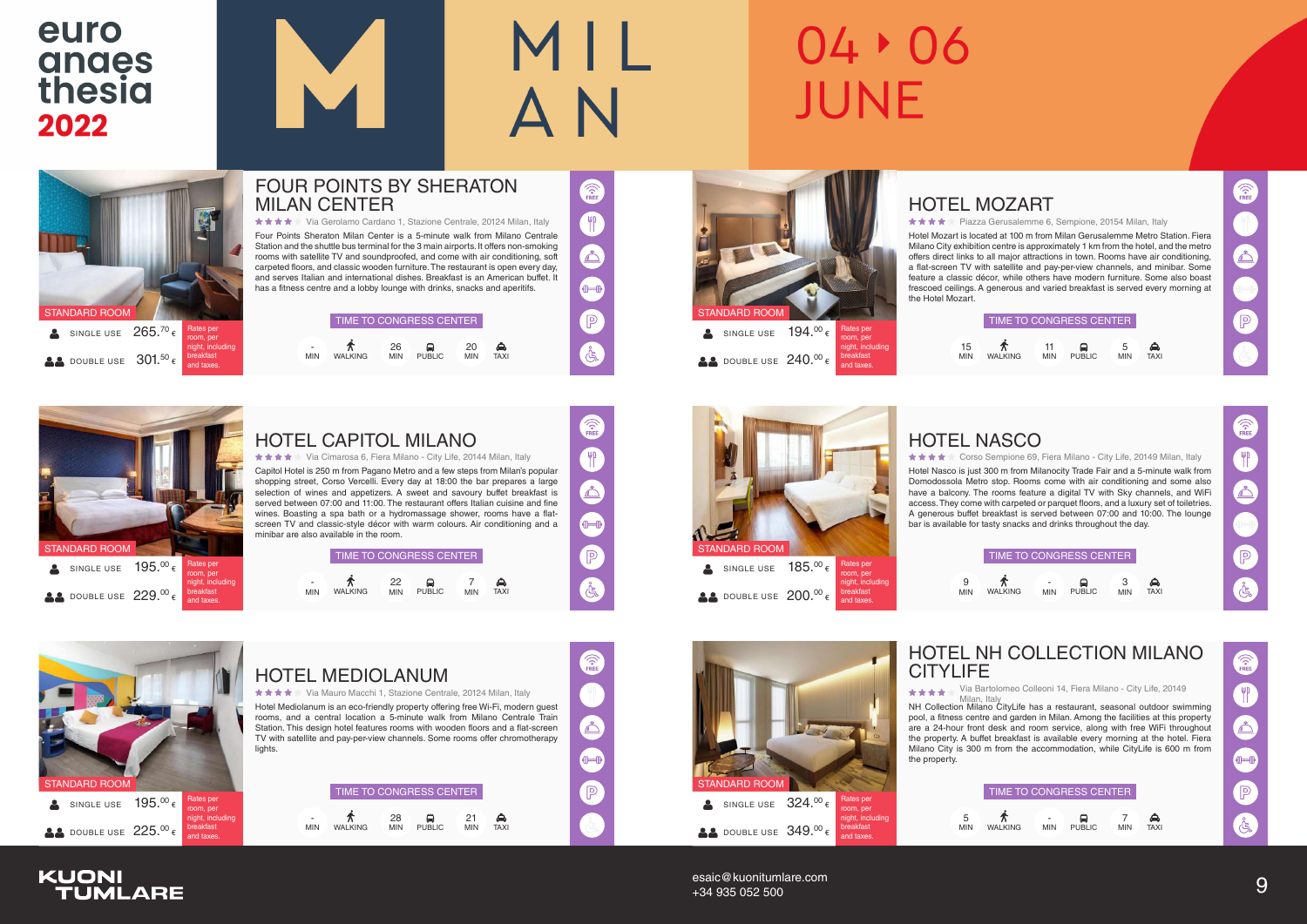



# 04 + 06 **IUNF**

11 esaic@kuonitumlare.com +34 935 052 500





 $\clubsuit$  DOUBLE USE 319.00  $\epsilon$ 

breakfast and taxes.

### HOTEL NH COLLECTION MILANO PORTA NUOVA

Via Melchiorre Gioia 6, Stazione Garibaldi - Porta Nuova, 20124

The modern NH Collection Porta Nuova is 450 m from Piazza Gae Aulenti square and a 5-minute walk from Corso Como. The hotel features a gym and free WiFi throughout. All the air-conditioned rooms feature satellite TV, a safe and minibar. The private bathroom comes with a hairdryer, bath tub and shower. The American bar provides drinks and snacks throughout the day. The restaurant serves innovative cuisine in a relaxed environment.





## HOTEL NH MILANO TOURING

**★★★★** Via Tarchetti 2, Milan City Centre, 20121 Milan, Italy

IH Hotels Milano Ambasciatori is an elegant 20th-century building just 250 m from Milan's Duomo Cathedral and San Babila Metro Station, 3 metro stops from the Sforzesco Castle. Rooms have air conditioning, soft carpet floors, and a flat-screen TV with satellite channels. Some overlook the historic centre. The hotel's restaurant with veranda offers views of Piazza Beccaria square.

NH Milano Touring is 3 minutes' walk from both Turati and Repubblica Metro, 1 km from Milano Centrale Train Station, and a 15-minute walk from both the city centre and Via della Spiga shopping street. This design hotel is comprised of classically decorated or modern rooms. They have parquet or carpeted floors, free WiFi and air conditioning. Some rooms are complete with LCD TV.

|            | TIME TO CONGRESS CENTER |            |               |            |             |
|------------|-------------------------|------------|---------------|------------|-------------|
| ۰          | <b>WALKING</b>          | 34         | ▭             | 16         | $\triangle$ |
| <b>MIN</b> |                         | <b>MIN</b> | <b>PUBLIC</b> | <b>MIN</b> | <b>TAXI</b> |



## HOTEL RAFFAELLO

Viale Certosa, 108, Certosa, 20156 Milan, Italy

Hotel Raffaello is a 2-minute drive from the MiCo and Fieramilano Exhibition Complex. Rooms at the Raffaello are spacious, bright and functional, with floorto-ceiling windows, fully equipped bathroom, work desk and slippers.The buffet breakfast is a varied selection of cheese, cold meat, fresh fruit and pastries. There is also a lounge bar, which serves a range of drinks including a cocktail named after the hotel itself.

### TIME TO CONGRESS CENTER - 20<br><sub>MIN</sub>  $\blacksquare$ 15 A PUBLIC MIN WALKING MIN TAXI



Rates per room, per night, including breakfast and taxes.



## IH HOTELS MILANO

**★★★★**★ Piazza Cesare Beccaria, Milan City Centre, 20122 Milan, Italy





|            |                | TIME TO CONGRESS CENTER |                    |                  |                  |  |  |  |
|------------|----------------|-------------------------|--------------------|------------------|------------------|--|--|--|
| <b>MIN</b> | <b>WALKING</b> | 32<br><b>MIN</b>        | ⊟<br><b>PUBLIC</b> | 23<br><b>MIN</b> | Q<br><b>TAXI</b> |  |  |  |





Offering modern stylish rooms, IH Hotels Milano Gioia is set in a quiet area just 1.5 km from Milano Centrale Train Station. The rooms at IH Hotels Milano Gioia are air-conditioned, and feature a TV with Mediaset Premium channels. Breakfast is a generous buffet including sweet and savoury food. IH Hotels Milano Gioia is a 15-minute walk from the Istria Metro Stop, with links to Garibaldi Train Station. Milan city centre is 5 km away.



| TIME TO CONGRESS CENTER |           |                    |           |             |
|-------------------------|-----------|--------------------|-----------|-------------|
| <b>WALKING</b>          | 31<br>MIN | ⊟<br><b>PUBLIC</b> | 20<br>MIN | <b>TAXI</b> |



## **CENTER**

## LEONARDO HOTEL MILAN CITY

**★★★★** Via Messina 10, Sempione, 20154 Milan, Italy

Leonardo Hotel Milan City Center offers air-conditioned rooms with free WiFi access. The MiCo Exhibition Centre is a 10-minute drive away from the hotel. Each room has a minibar and 32" flat-screen TV with Sky channels. The private bathroom includes a bath tub or a shower, hairdryer and free toiletries. Guests can enjoy drinks at the on-site bar or in the terrace. The property also has a restaurant, serving Italian and Milanese specialities.



| TIME TO CONGRESS CENTER |            |               |     |             |  |
|-------------------------|------------|---------------|-----|-------------|--|
| 不                       | 21         | ⊟             | 11  | ≏           |  |
| <b>NALKING</b>          | <b>MIN</b> | <b>PUBLIC</b> | MIN | <b>TAXI</b> |  |



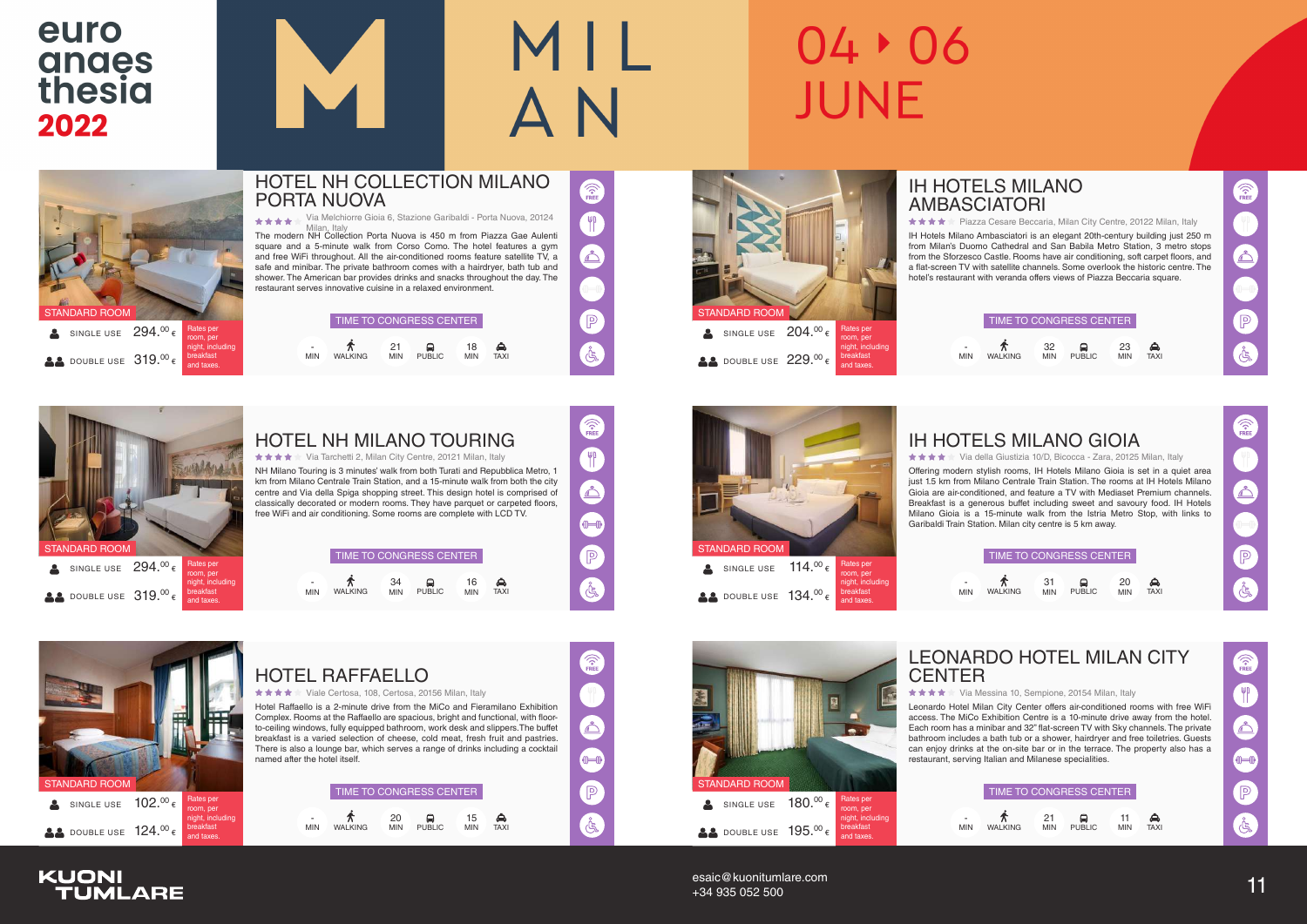

# 04 06 **JUNF**

13 esaic@kuonitumlare.com +34 935 052 500



**★★★★** Via Villapizzone 24, Certosa, 20156 Milan, Italy



## MILAN MARRIOTT HOTEL

**★★★★** Via Washington 66, Fiera Milano - City Life, 20146 Milan, Italy

Milan Marriott Hotel offers spacious rooms with flat-screen satellite TV and air conditioning. It is 600 m from Wagner Metro Station. With wooden furniture and carpeted floors, rooms have an elegant feel. They provide a minibar and a bathroom with hairdryer and toiletries. Featuring an open-view kitchen, La Brasserie de Milan restaurant offers regional and Mediterranean cuisine.







## MORFEO

**★★★★** Viale Certosa 68, Certosa, 20155 Milan, Italy

The Hotel Morfeo is a 15-minute walk from the Mi.Co convention centre and the Fiera Milano City fair. Set opposite il Portello shopping centre, it is a 20-minute tram ride from the city centre. Rooms here come with air conditioning and parquet floors. Each one features a minibar and pay-TV channels. The marble bathroom is complete with bath and shower. Milanese and international dishes are served at the Hotel's restaurant. A generous hot and cold buffet is available for breakfast.

|                  | TIME TO CONGRESS CENTER |                  |               |                 |      |
|------------------|-------------------------|------------------|---------------|-----------------|------|
| 15<br><b>MIN</b> | <b>WALKING</b>          | 12<br><b>MIN</b> | <b>PUBLIC</b> | 8<br><b>MIN</b> | TAXI |



### NYX MILAN Piazza Quattro Novembre 3, Stazione Centrale, 20124 Milan, Italy Featuring an inner garden, NYX Hotel Milan by Leonardo Hotels is located in

Milan, a 3-minute walk from Stazione Centrale Train Station and 1.5 km from Milan Fashion District. All air-conditioned, rooms are equipped with 40" HD flatscreen TV, and a private bathroom with a shower and free toiletries. Towels and linen are provided.

## STARHOTELS ECHO **★★★★** Viale Andrea Doria 4, Stazione Centrale, 20124 Milan, Italy

### TIME TO CONGRESS CENTER - 28<br><sub>MIN</sub>  $\qquad \qquad \qquad \Box$ 20 ♠ PUBLIC MIN WALKING MIN TAXI





## RADISSON BLU HOTEL MILAN

Radisson Blu Hotel is a design property located in a quiet area 5 minutes' walk from Villapizzone Train Station. The MiCo Congress Centre can be reached in about 5 minutes by car. It offers a free relax area, and modern rooms with flatscreen satellite TV. Decorated with earth tones and contemporary furnishings, rooms at the Radisson Blu Hotel Milan have an elegant feel. The Leonardo Restaurant serves innovative and creative dishes, mixed with Italian tradition.



|            | TIME TO CONGRESS CENTER |                  |               |                  |                  |
|------------|-------------------------|------------------|---------------|------------------|------------------|
| <b>MIN</b> | <b>WALKING</b>          | 24<br><b>MIN</b> | <b>PUBLIC</b> | 17<br><b>MIN</b> | ≏<br><b>TAXI</b> |







## STARHOTELS ANDERSON

**★★★★**★ Piazza Luigi di Savoia 20, Stazione Centrale, 20124 Milan, Italy

The Anderson is a stylish design hotel set in an impressive building facing Milano Centrale Train Station, hub with metro lines. Rooms at Starhotels Anderson are spacious and feature a unique and refined style. Each room is equipped with a Starbed soft feather bed, a TV with satellite channels, and a large bathroom. Breakfast is a varied buffet, including fresh fruit. The Anderson also features 4 meeting rooms, which can host up to 50 people, providing an ideal solution for business or private events.

 $MIN$ 







This eco-friendly hotel has free WiFi throughout and is just 200 m from Milano Centrale Train Station. Its modern rooms are decorated with soothing tones of beige and floral wall art, and provide a 32" LCD TV. Rooms at Starhotels Echo have elegant parquet floors and contemporary furnishings. All air conditioned, they have been designed to use energy and water in a sustainable way.



### TIME TO CONGRESS CENTER 介 27  $\qquad \qquad \qquad \qquad \Box$ 23 a MIN PUBLIC MIN TAXI

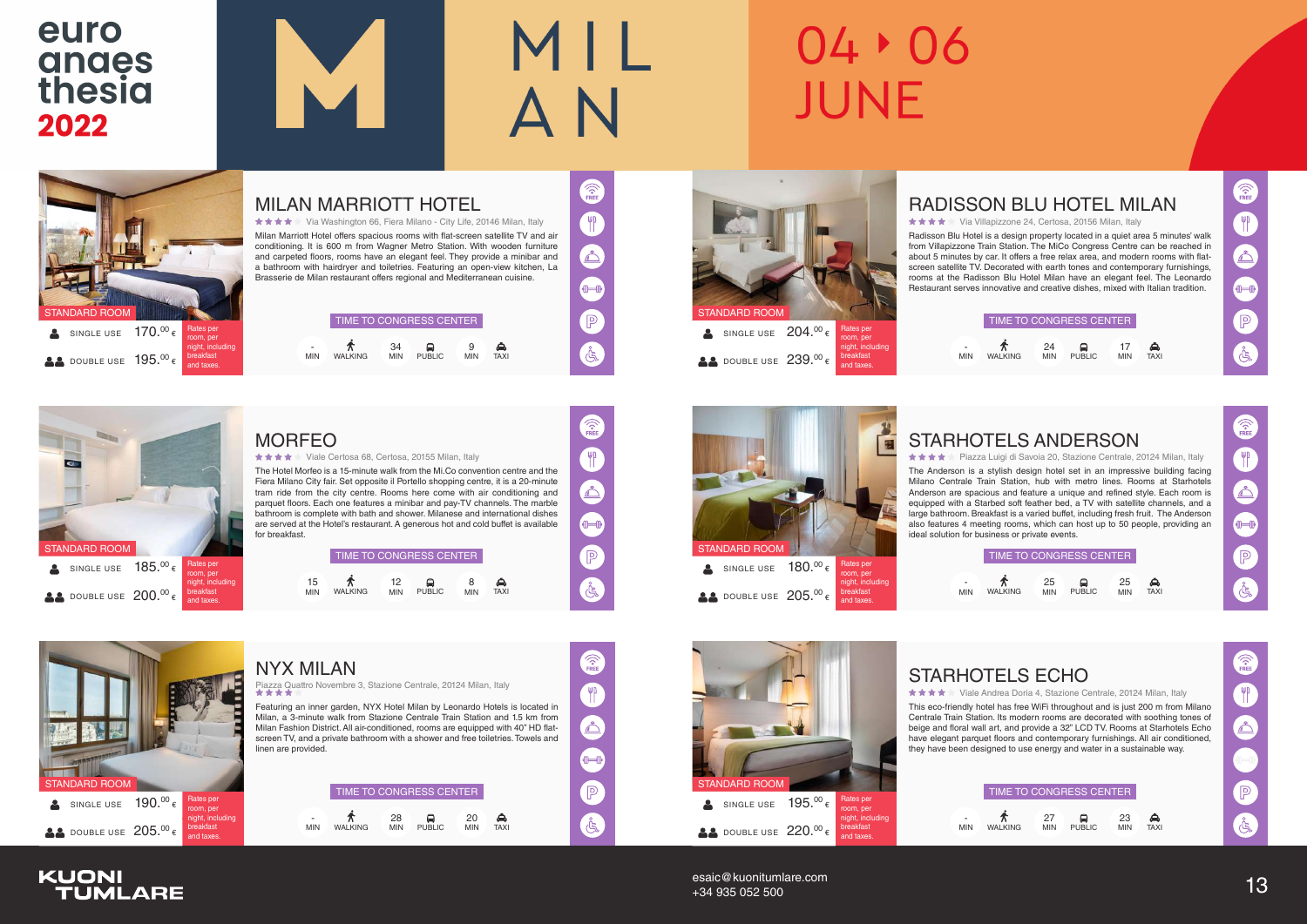

# 04 + 06 **IUNF**

15 esaic@kuonitumlare.com +34 935 052 500



 $200.00$ <sub>€</sub>

breakfast and taxes.

## STARHOTELS RITZ

Via Spallanzani 40, Stazione Centrale, 20129 Milan, Italy

Starhotels Ritz is also a 10-minute walk from Milano Centrale Train Station. Rooms at the Ritz feature a 20-inch LCD TV with satellite channels, air conditioning, carpet floors and furniture made of wood, leather and velvet. There are 7 meeting rooms at the Ritz, providing the perfect venue for business meetings or private events.





## TOCQ HOTEL

Via A. de Tocqueville 7/D, Stazione Garibaldi - Porta Nuova, 20154 Milan, Italy

Hotel Tocq is 100 m from Corso Como, a fashionable street with many restaurants, bars and designer shops. Milan's Cathedral, the Duomo, can be reached by Metro in less than 10 minutes. Rooms at Hotel Tocq have a modern style created by light-coloured walls and light-wood furniture. Facilities include a minibar and a TV with satellite, cable and free pay-per-view channels. Restaurant Tocq offers an elegant atmosphere and an extensive list of Italian and foreign wines.

## TIME TO CONGRESS CENTER

| ٠<br><b>MIN</b> | $\sim$<br>WALKING | <b>MIN</b> | PUBLIC | <b>MIN</b> | TAXI |  |
|-----------------|-------------------|------------|--------|------------|------|--|
|                 |                   |            |        |            |      |  |



**KUONI** 

**TUMLARE** 

## UNAHOTELS CENTURY MILANO

Via Fabio Filzi 25/B, Stazione Centrale, 20124 Milan, Italy

UNAHOTELS Century Milano offers large suites with TV and free WiFi, and a varied American breakfast. It is just 200 m from Milan Central Station. Each junior suite at the UNAHOTELS Century Milano has a spacious office lounge area. All air-conditioned, they also feature a minibar and luxury bathroom with toiletries made with natural ingredients. You will also find an à la carte restaurant serving Italian and international dishes. The UNAHOTELS Café provides snacks and drinks throughout the day.

### TIME TO CONGRESS CENTER 30<br><sub>MIN</sub>  $\qquad \qquad \qquad \qquad \Box$ 20 A

**PUBLIC** 







## UNAHOTELS CUSANI MILANO

**★★★★** Via Cusani 13, Milan City Centre, 20121 Milan, Italy





UNAHOTELS Cusani Milano is close to Milan's renowned shopping area and is 10 minutes' walk from Milan Cathedral. It is 600 m from Cadorna Train Station for direct trains to Malpensa Airport. Rooms at the Cusani feature modern or classic-style décor, air conditioning and a safe, as well as a minibar and flatscreen satellite TV. This 4-star hotel has a 24-hour reception and a number of modern conference rooms.





## UNAHOTELS SCANDINAVIA

**★ ★ ★ ★** Via Giovanni Battista Fauchè, Sempione, 20154 Milan, Italy

**★★★★** Via Felice Casati 18, Stazione Centrale, 20124 Milan, Italy

# MILANO

UNAHOTELS Scandinavia Milano offers modern rooms with free WiFi. Guests can enjoy the free sauna and gym. The property is 1 km from Milan's MiCo CityLife Exhibition Centre. Air-conditioned rooms at the Scandinavia include a flat-screen TV, mahogany wood furnishings, and a minibar. The private bathroom has a hairdryer and aloe toiletries. Italian and international cuisine are served at the UNA restaurant with garden, while you can enjoy drinks and snacks at the lounge bar.





## WORLDHOTEL CASATI 18

WorldHotel Casati 18 is a 5-minute walk from the shopping street Corso Buenos Aires. It offers free WiFi throughout and a varied American buffet breakfast. The elegant WorldHotel Casati 18 features classic-style interiors and lounges with leather sofas. A free internet point is located in the lobby. Rooms are stylish and come with dark-wood furniture. Facilities include an LCD TV with satellite channels and tea/coffee facilities.



MIN TAXI

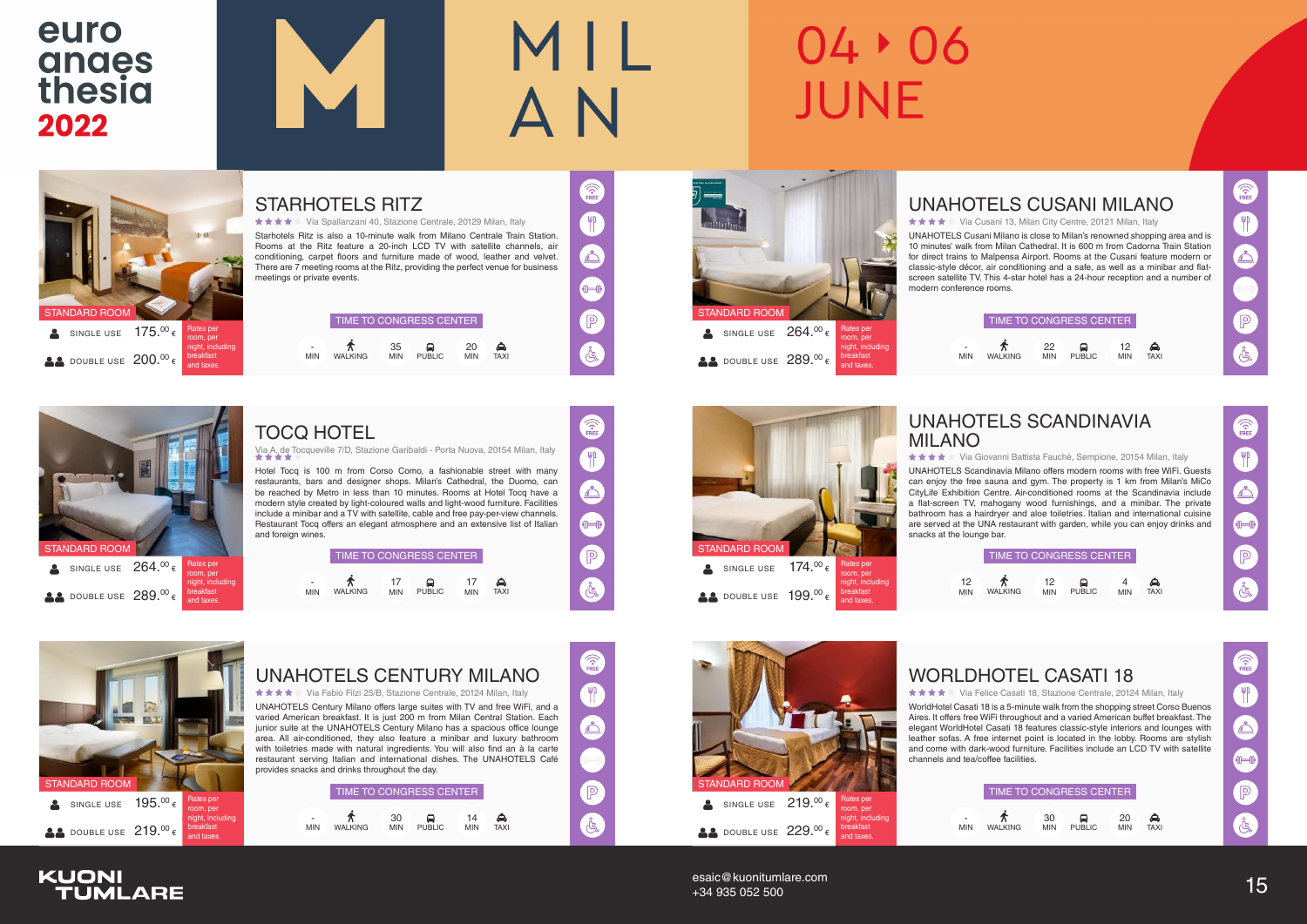## euro anaes<br>thesia 2022



## **Notes**

esaic@kuonitumlare.com<br>+34,935,052,500<br>+34,935,052,500 +34 935 052 500



and taxes.



### WORLDHOTEL CRISTOFORO COLOMBO

**★★★★**☆ Corso Buenos Aires 3, Milan City Centre, 20124 Milan, Italy

Worldhotel Cristoforo Colombo is just 20 m from Porta Venezia Metro Station, on Milan's red line. It features a spa, and air-conditioned rooms with free WiFi. The hotel is set in a historic building from the late 19th century. The classically furnished rooms feature parquet floors, a work desk with smart TV and internet access. The hotel has an Italian restaurant, and the wellness centre also features a sauna and Turkish bath.



 $\mathbb{H}$ 

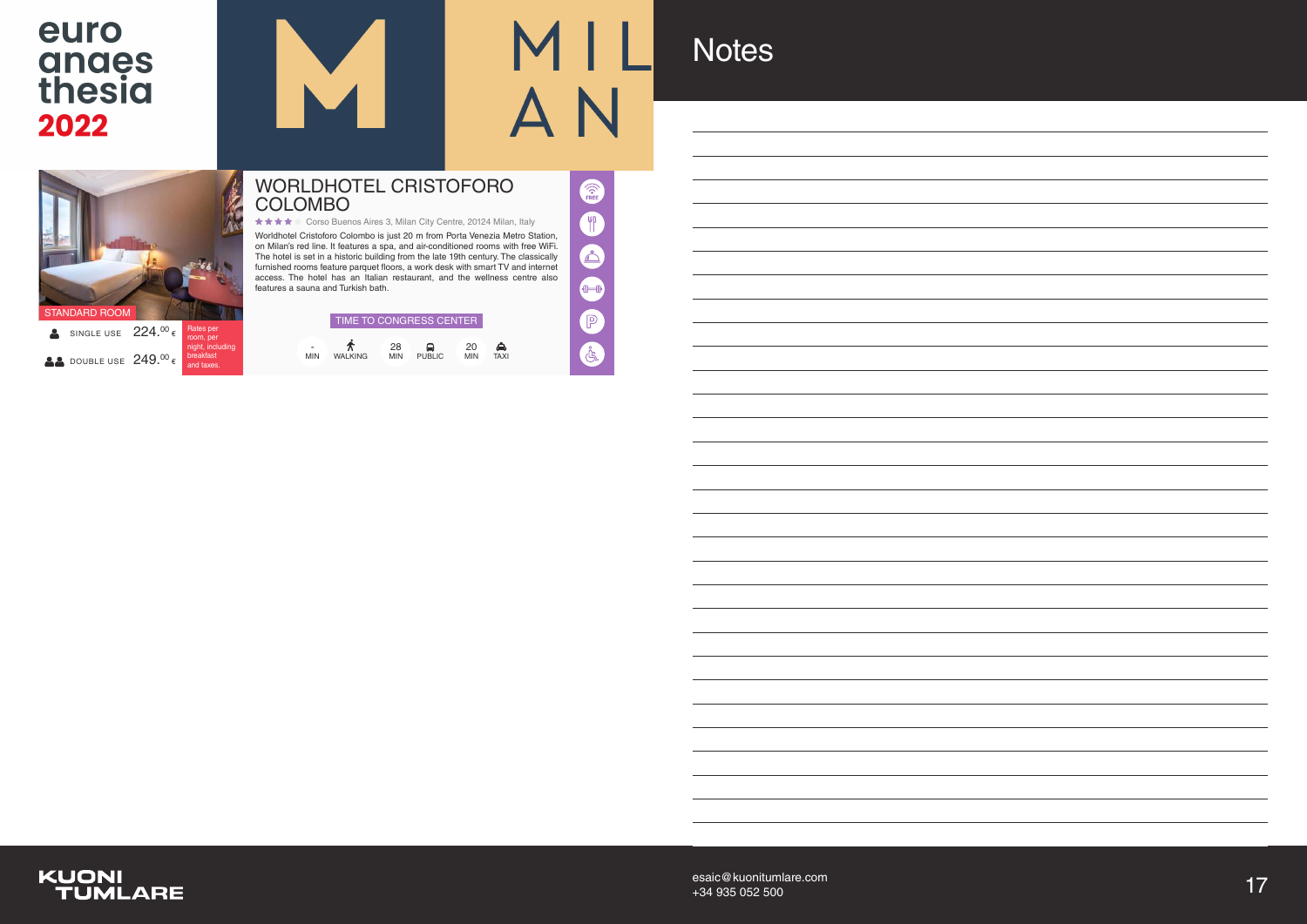esaic@kuonitumlare.com<br>
+34 935 052 500<br>
+34 935 052 500 +34 935 052 500





| <u> 1989 - Andrea Stadt Britain, amerikansk politik (</u>                       | and the state of the state of                                                                                          |
|---------------------------------------------------------------------------------|------------------------------------------------------------------------------------------------------------------------|
|                                                                                 |                                                                                                                        |
|                                                                                 |                                                                                                                        |
|                                                                                 | and the control of the control of the                                                                                  |
|                                                                                 |                                                                                                                        |
|                                                                                 |                                                                                                                        |
|                                                                                 |                                                                                                                        |
|                                                                                 |                                                                                                                        |
|                                                                                 |                                                                                                                        |
| <u> 1989 - Johann Barnett, fransk politiker (d. 1989)</u>                       | <u> 1989 - Johann Stoff, deutscher Stoffen und der Stoffen und der Stoffen und der Stoffen und der Stoffen und der</u> |
|                                                                                 |                                                                                                                        |
|                                                                                 |                                                                                                                        |
|                                                                                 |                                                                                                                        |
|                                                                                 |                                                                                                                        |
|                                                                                 |                                                                                                                        |
| <u> 1989 - Andrea Andrew Maria (h. 1989).</u><br>1905 - Andrew Maria (h. 1906). | <u> 1989 - Johann Stein, markin sanat masjid asl a shekara ta 1989 - An an tsarani a shekara ta 1989 - An an tsa</u>   |
|                                                                                 |                                                                                                                        |
|                                                                                 |                                                                                                                        |
| <u>experimental</u> control of the control                                      |                                                                                                                        |
|                                                                                 |                                                                                                                        |
|                                                                                 |                                                                                                                        |
|                                                                                 | <u> 1989 - Johann Stoff, amerikansk politiker (d. 1989)</u>                                                            |
|                                                                                 |                                                                                                                        |